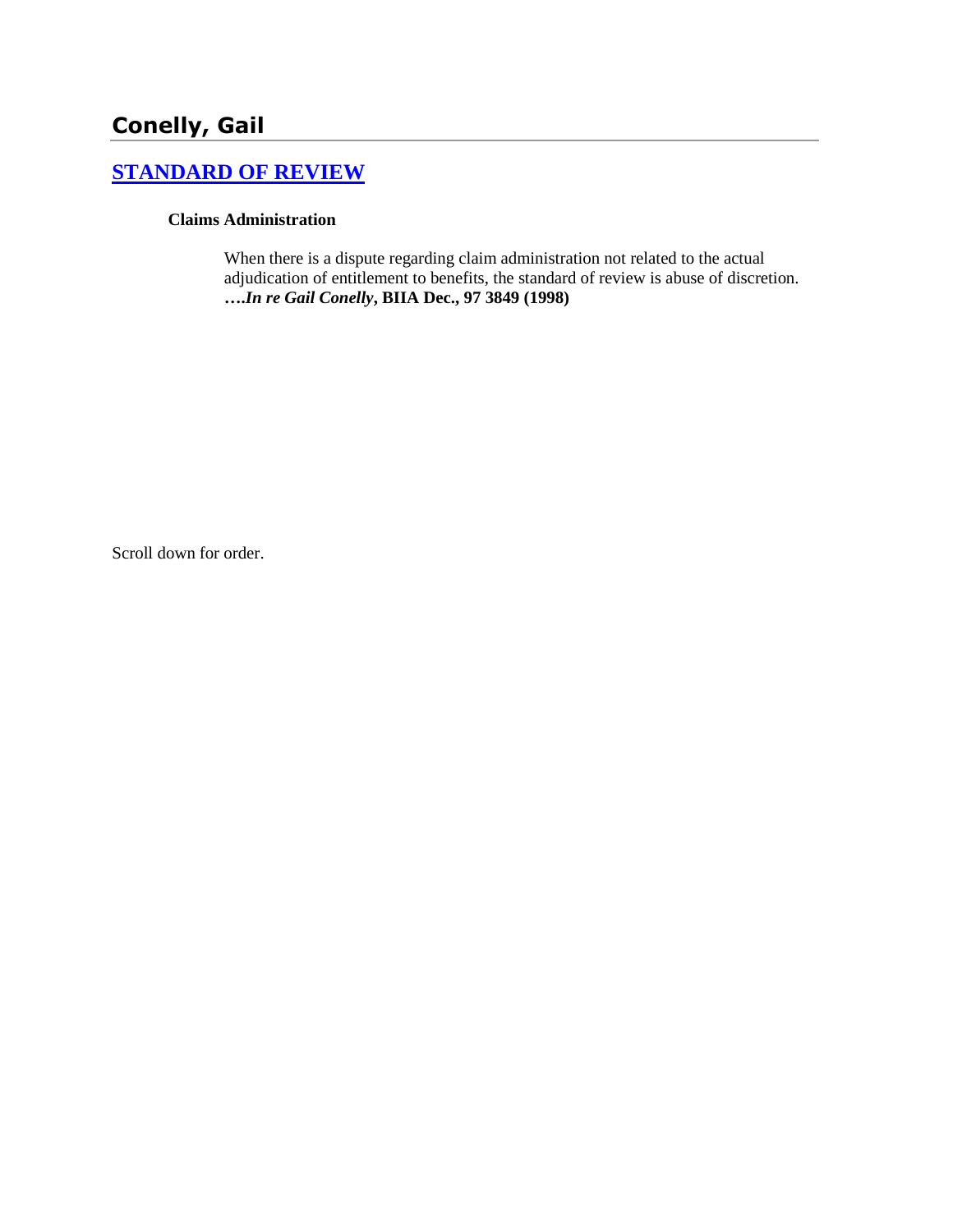### **BEFORE THE BOARD OF INDUSTRIAL INSURANCE APPEALS STATE OF WASHINGTON**

**)**

**IN RE: GAIL CONELLY ) DOCKET NO. 97 3849**

**CLAIM NO. T-599918 ) DECISION AND ORDER** 

APPEARANCES:

Claimant, Gail Conelly, by Law Office of Todd Renda, per Todd R. Renda

 Self-Insured Employer, Target Stores, by Law Offices of Madden & Crockett, per Carol J. Molchior

> Department of Labor and Industries, by The Office of the Attorney General, per Kay A. Germiat, Assistant

The self-insured employer, Target Stores, filed an appeal with the Board of Industrial Insurance Appeals on May 13, 1997, from an order of the Department of Labor and Industries dated April 30, 1997. The order affirmed the Department order dated April 23, 1997, that directed the self-insured employer to schedule an independent medical examination with Dr. Ralph K. Zech, approved examiner, and further directed the claimant to attend that examination. **AFFIRMED.**

#### **PROCEDURAL AND EVIDENTIARY CONSIDERATIONS**

Pursuant to RCW 51.52.104 and RCW 51.52.106, this matter is before the Board for review and decision on a timely Petition for Review filed by the self-insured employer to a Proposed Decision and Order issued on August 18, 1998, in which the order of the Department dated April 30, 1997, was affirmed.

 The Board has reviewed the evidentiary rulings in the record of proceedings and finds that no prejudicial error was committed and the rulings are affirmed.

 The evidence in this appeal is limited to that stated in the "Stipulation of Parties" filed on January 12, 1998. However, this stipulation did not contain a statement by the parties that they were resting their respective cases. The hearing that was scheduled to occur after the stipulation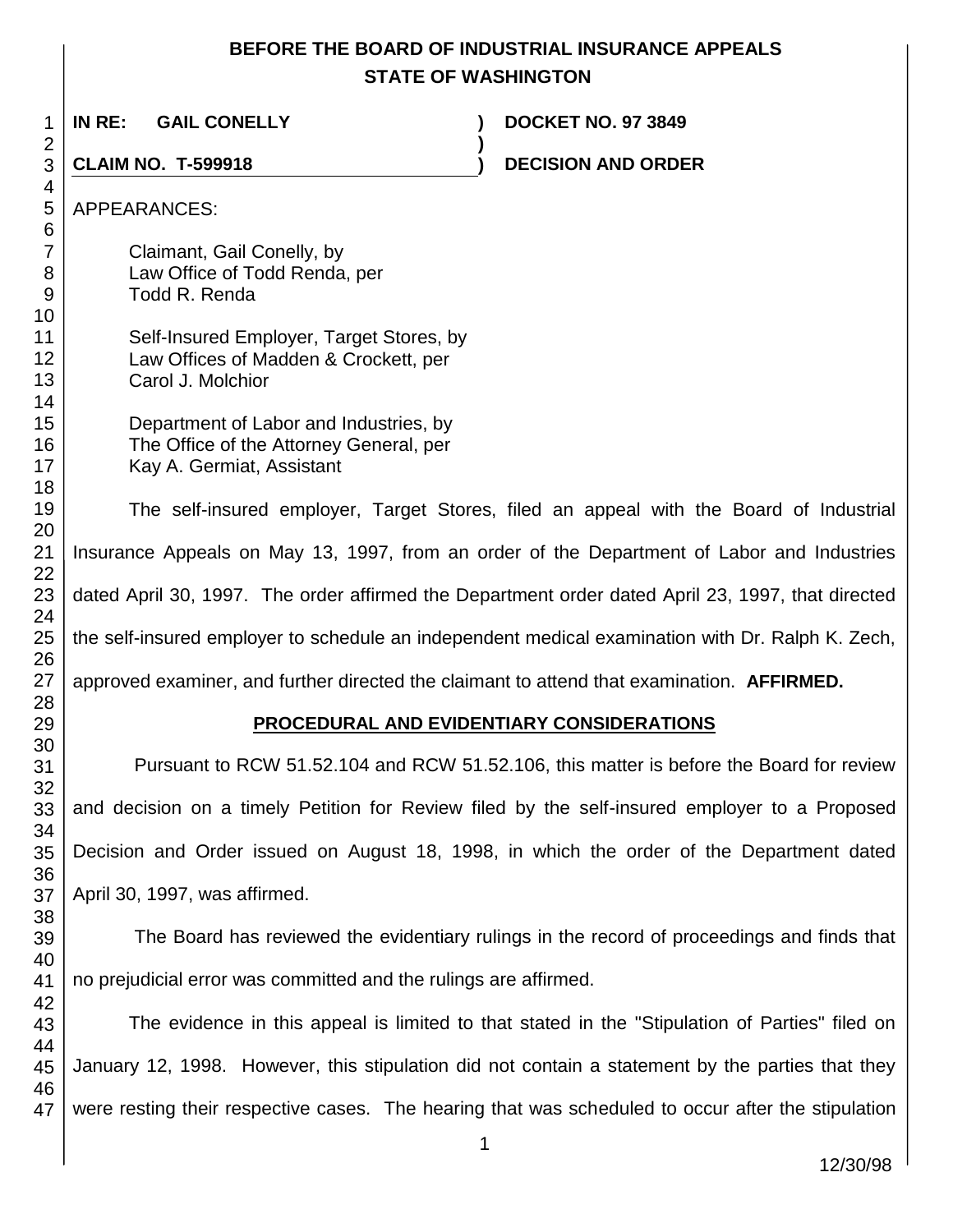was received was cancelled without the parties having rested. Nonetheless, we conclude that each party rested its case in chief upon the filing of this stipulation. We do so in part based upon our belief that any prejudice to the parties caused by our closing the record would be greatly outweighed by that caused by the additional delay entailed in: (1) remanding this appeal to the hearing process merely to obtain statements by the parties that they had rested; (2) issuing a new Proposed Decision and Order; and (3) any further review of this matter upon receipt of a Petition for Review. Also supporting our decision to close the record is the fact that none of the parties moved to keep the record open in order to present additional evidence. We note that the Employer's Motion and Brief contained several pages from a 1995 deposition of Dr. Zech that the employer obviously believed to be part of the evidence in this appeal. We do not consider this portion of the prior deposition of Dr. Zech as evidence in this

appeal. It was never offered into evidence and the other parties were not given the opportunity to object to it or to offer other evidence in response to it.

#### **DECISION**

After consideration of the Proposed Decision and Order and the Petition for Review filed thereto, and a careful review of the entire record before us, we are persuaded that the disposition of this appeal recommended by the Proposed Decision and Order was correct. We have granted review to discuss the scope of our review in this appeal, the standard of review to be applied in this type of dispute, and to clear up the procedural matter discussed above.

Ms. Conelly sustained her industrial injury on December 9, 1991, when she was struck on the left side of her head by a shoplifter. The claimant has been receiving treatment for a temporomandibular joint (TMJ) condition from several providers including most recently Dr. Farrand Robson, a dentist. The employer scheduled an independent medical examination (IME) for August 2, 1996, at which time the claimant was to be evaluated by Dr. Edmund Truelove. Both the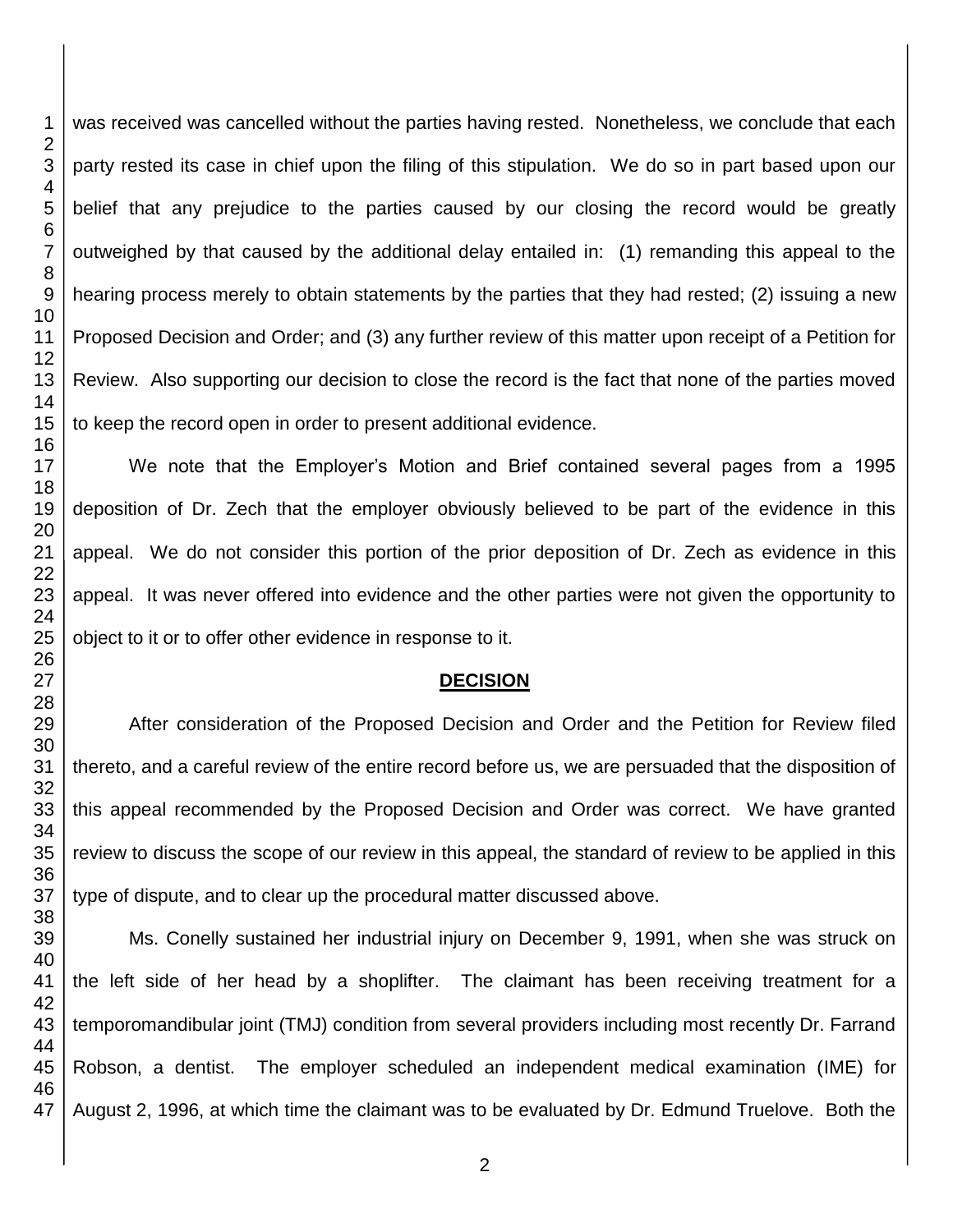claimant and Dr. Robson wrote to the self-insured employer (through its service company), advising it that she would not attend the IME with Dr. Truelove based on Dr. Robson's opinion that it would be "against good medical advice." From August through December 1996 the employer sent a series of letters to the Department demanding that an order be issued directing the claimant to attend an IME performed by Dr. Truelove. The Department's response was that Dr. Truelove was not an "approved examiner" (See WAC 296-23-265, since amended), but that even if he was, his only office was in Seattle and the IME needed to be done in Tacoma. The only listed "approved examiner" in the relevant specialty in the greater Seattle and the southwest Washington area was Dr. Ralph Zech. Early in 1997, Dr. Truelove completed an application to become an "approved examiner." However, in April 1997 the Department issued an order directing the employer to schedule an IME with Dr. Zech. The Department's rationale for this action was that Dr. Truelove's involvement with the claim might impede the resolution of the dispute inasmuch as the attending physician, Dr. Robson, did not want him to conduct the IME. Dr. Truelove is a full professor and chairman of the oral medicine department at the University of Washington as well as the author of numerous articles about temporomandibular joint (TMJ) disorders. Dr. Zech is an oral and maxillofacial surgeon with offices in Seattle and Woodinville, but not Tacoma.

This Board's jurisdiction over any workers' compensation matter, including a dispute over the administration of a claim, is appellate only, not original. The scope of our review is limited by the order under appeal, the subject matter of which may not be expanded by the Notice of Appeal. *Lenk v. Department of Labor & Indus.*, 3 Wn. App. 977 (1970); *Hanquet v. Department of Labor & Indus.*, 75 Wn. App. 657 (1994). Here the Department order under appeal only determined that the self-insured employer must schedule an IME with Dr. Zech and then directed the claimant to attend it. The employer believes the Department's direction to use Dr. Zech as the examining physician in the IME is incorrect and requests that the order be reversed. Up to this point, the controversy is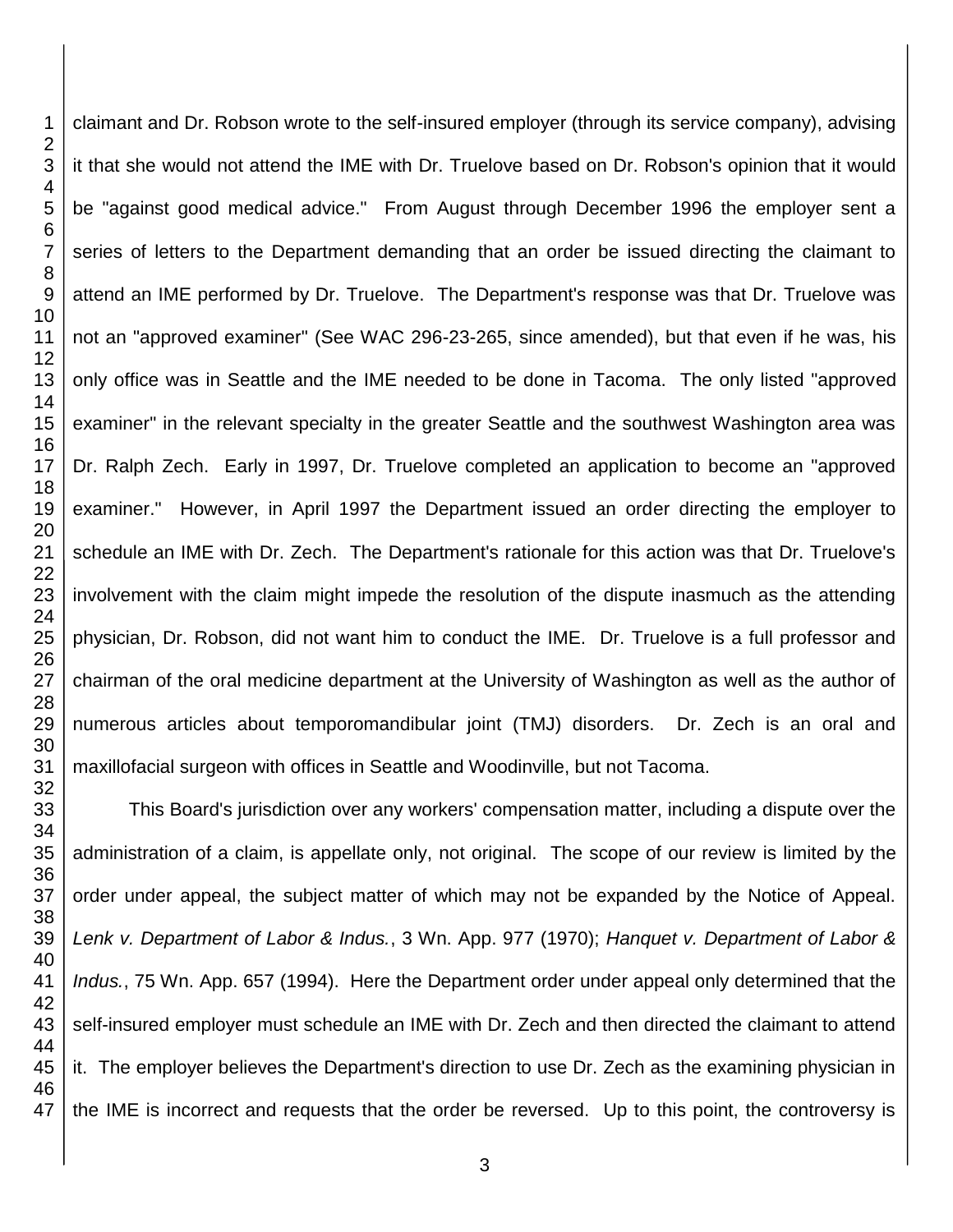within the scope of our review. However, the employer, by requesting the Board to direct the Department to suspend the claimant's benefits for non-cooperation or require her to specify "good cause" for non-cooperation, asks us to go beyond the scope of our review in this matter. Clearly, we have no jurisdiction to consider **any** issue regarding the claimant's alleged non-cooperation with an IME inasmuch as the Department order did not make any determination regarding non-cooperation.

The self-insured employer contends that the Department's selection of Dr Zech, instead of Dr. Truelove, contrary to its request, constitutes a violation of RCW 51.32.110(1). The relevant portion of that statute states:

> Any worker entitled to receive any benefits or claiming such under this title shall, if requested by the department or self-insurer, submit himself or herself for medical examination, at a time and from time to time, at a place reasonably convenient for the worker and as may be provided by the rules of the department.

There is another statute that is applicable to the circumstances of this dispute. RCW 51.36.070 also addresses the procedure for scheduling IMEs. This statute states, in relevant

part:

Whenever the director or the self-insurer deems it necessary in order to resolve any medical issue, a worker shall submit to examination by a physician or physicians selected by the director, with the rendition of a report to the person ordering the examination.

The employer points to the language in RCW 51.32.110(1) as support for its right to select the physician to conduct the IME. The Department and claimant contend that choice of the examining physician is left up to the director of the Department by RCW 51.36.070. We do not believe that these statutes necessarily conflict. As noted by our industrial appeals judge, the relevant statutory language in both statutes was enacted at the same time, in the same legislative action. (Laws of 1971, Ex. Sess., ch. 289, § 13 & 54). We choose to read these statutes together for the purpose of preventing any conflict between them and with the goal of effectuating the intent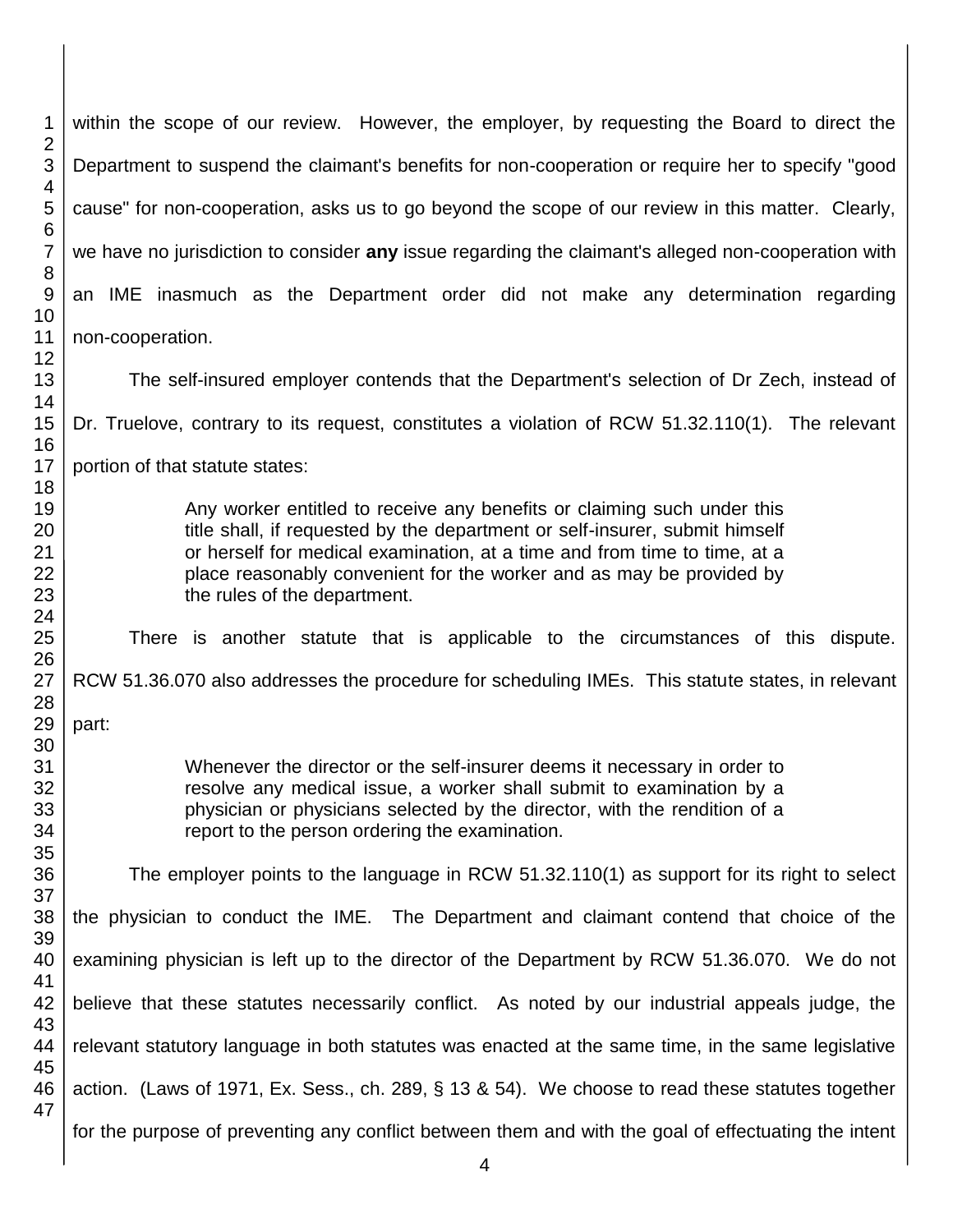of the Legislature. *Gilbert v. Sacred Heart Med. Center*, 127 Wn.2d 370 (1995) and *State v. Yakima County Comm'rs.*, 123 Wn.2d 451 (1994). Thus, we conclude that while self-insured employers have the statutory right to require an injured worker to submit to a medical examination, the director of the Department retains the right to select the examining physician(s) should there be a conflict between the employer and the injured worker, as is the case here.

The question then arises, to what extent is a decision of the director of the Department regarding the selection of an examining physician subject to review by this Board? Put another way, what standard of review should the Board follow when reviewing a dispute such as this one? Although there is no law specifically addressing the issue of standard of review in disputes over claims administration, the parties and our industrial appeals judge all assumed that the director's choice of the examining physician is to be reviewed by an "abuse of discretion" standard. (See, Petition for Review, pages 5 & 8; Employer's Motion and Brief, page 7; Claimant's Response to Employer's Motion and Brief, pages 6-7; and the Proposed Decision and Order, page 6.) We agree that in matters of claims administration, not involving the actual adjudication of entitlement to benefits, the actions of the director of the Department should be reviewed using an abuse of discretion standard.

We conclude that the director's choice of Dr. Zech to perform the IME of Ms. Conelly was not an abuse of discretion. The stipulated facts show that Dr. Zech is a "qualified approved examiner" (see WAC 296-23-265, et seq.) whose specialty, oral and maxillofacial surgery, includes the evaluation and treatment of TMJ. We need not compare the respective qualifications of Drs. Zech and Truelove because there is no statute, regulation or case law that requires the Department to select the most qualified physician to perform an IME. Contrary to the assertions contained within the employer's Petition for Review, the Department did explain the rationale for its selection of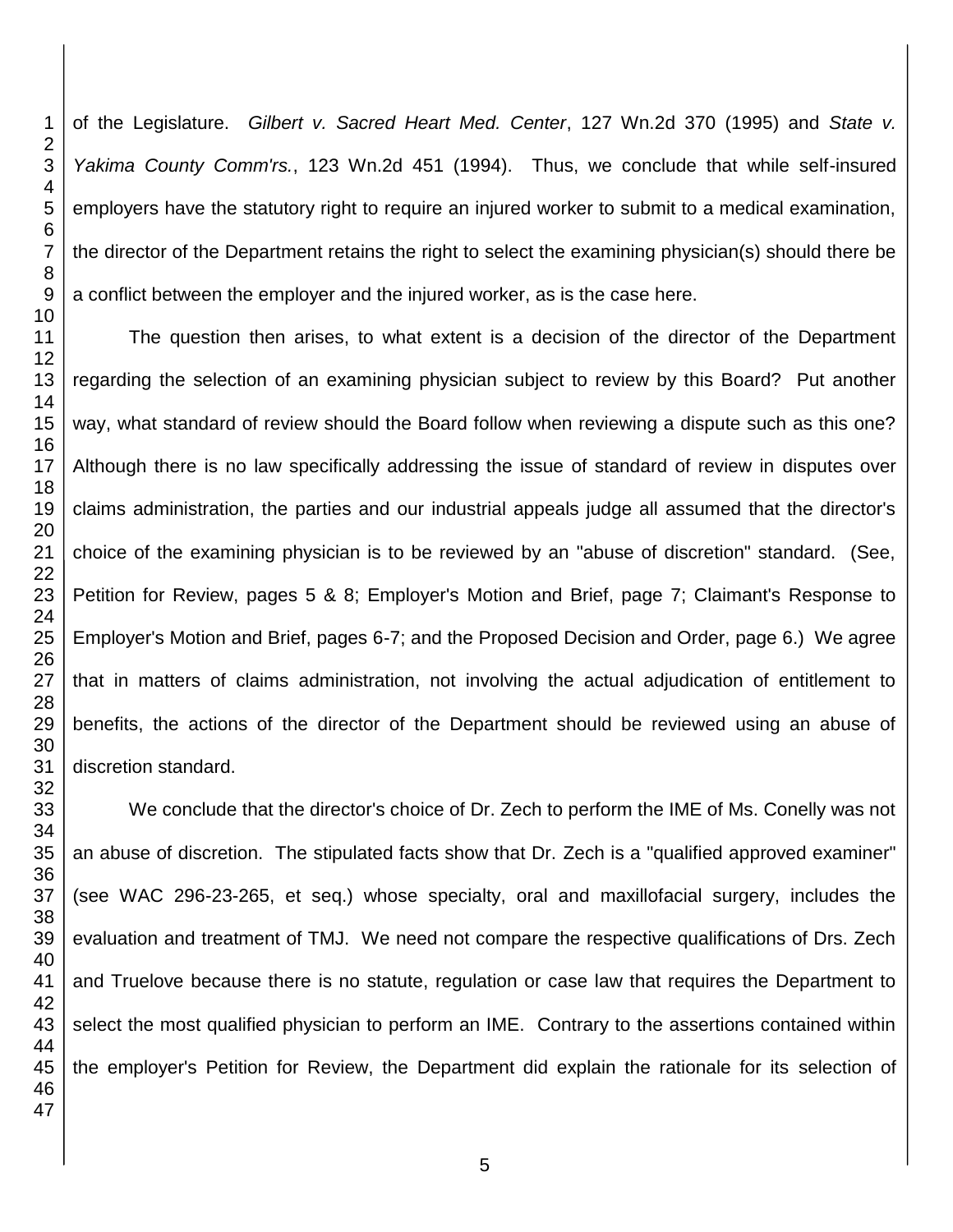Dr. Zech. (Stipulations of Fact No's. 10, 13 & 15) The fact that the Department's rationale has varied over time does not, in and of itself, prove an abuse of discretion occurred.

The "Employer's Motion and Brief" contained a motion that the Board order the claimant to attend an independent medical evaluation pursuant to CR 35. However, this motion must be denied as being untimely and also not authorized by CR 35 due to the limited issue in this appeal. A CR 35 motion is a discovery motion. Since the written stipulation of facts of the parties had been received prior to the employer making this motion, it obviously is not timely. CR 35(a) authorizes a court ordered medical examination only when the physical condition of the party "is in controversy." While the physical condition of the claimant is an issue between these parties, it is not at issue **in this appeal**. As noted earlier, the scope of our review in this appeal is limited to the question of whether the Department was correct to order the employer to schedule the independent medical examination with Dr. Zech. The subject matter of this appeal is limited to one type of claims administration practice by the Department; we do not have jurisdiction in this appeal to make any determination regarding the claimant's physical condition.

In summary, we conclude that the selection of the IME physician, when a dispute arises, ultimately rests with the director of the Department. The director's selection of Dr. Zech to perform the IME in this case, is reviewed by us on an abuse of discretion standard and is affirmed since the employer did not prove an abuse of discretion occurred. It is not within the scope of our review to issue an order directing the Department to suspend the claimant's benefits for alleged non-cooperation or to require her to show "good cause" for her alleged non-cooperation with the medical examination process. The employer's request for a CR 35 examination of the claimant is denied as untimely and not authorized by CR 35.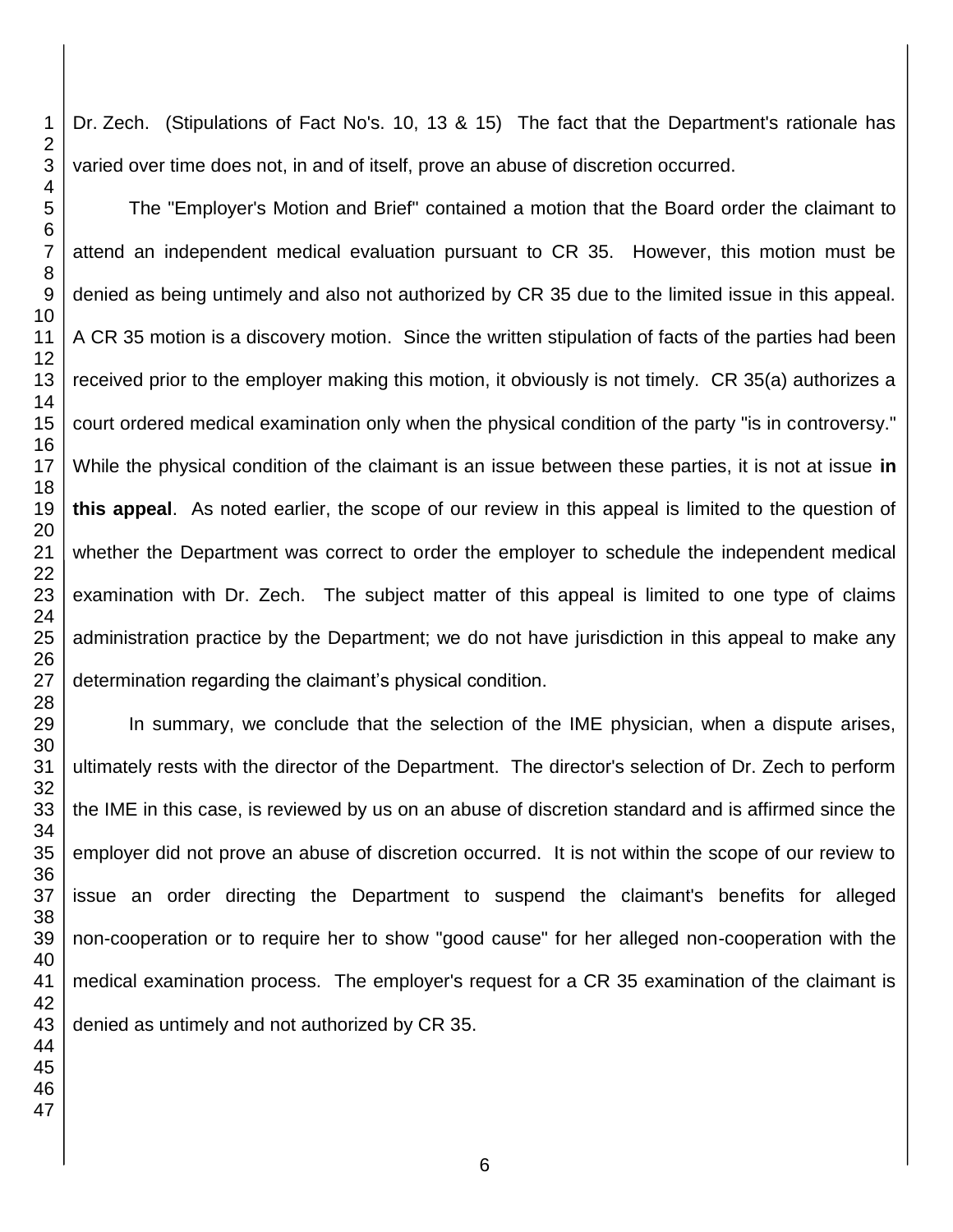#### **FINDINGS OF FACT**

- 1. On December 17, 1991, the claimant, Gail Conelly, filed an application for benefits with Target Stores, the self-insured employer, alleging the occurrence of an industrial injury on December 9, 1991. The self-insured employer accepted the claim. On February 26, 1992, the self-insured employer issued an order closing the claim with medical benefits only as provided. On August 13, 1992, the claimant filed an application to reopen the claim with the Department of Labor and Industries. On December 2, 1992, the Department issued an order reopening the claim. On April 30, 1997, the Department issued an order that affirmed its April 23, 1997 order, that directed the self-insured employer to schedule an independent medical examination with Dr. Ralph K. Zech, approved examiner, and further directed the claimant to attend that examination. On May 13, 1997, the self-insured employer filed a Notice of Appeal with the Board of Industrial Insurance Appeals. On June 12, 1997, this Board issued an order granting the appeal, assigning it Docket No. 97 3849, and directing that further proceedings be held.
- 2. On December 9, 1991, during the course of her employment with Target Stores, the claimant sustained injuries to her left ear, jaw and shoulder when a shoplifter struck her. Since this industrial injury, the claimant has received treatment for temporomandibular joint dysfunction from multiple medical providers.
- 3. On June 22, 1996, the self-insured employer notified the claimant that an independent medical examination (IME) was scheduled for her on August 2, 1996, with Dr. Edmund Truelove, a physician and professor in oral medicine at the University of Washington.
- 4. In July 1996, the claimant informed the self-insured employer that she would not attend the IME on advice of Dr. Farrand C. Robson, her attending dentist. In a letter dated August 15, 1996, Dr. Robson informed the employer that, "I have advised Ms. Conelly that it would be against good medical advice for her to go to this IME performed by Dr. Edmund Truelove."
- 5. The self-insured employer referred this dispute to the Department for its intervention, requesting that the claimant's benefits be suspended pending her attendance at an IME.
- 6. On April 23, 1997, the Department determined that the self-insured employer should schedule an IME of the claimant to be performed by Dr. Ralph K. Zech, a specialist in oral and maxillofacial surgery and an approved examiner. The Department's determination was not arbitrary and capricious.